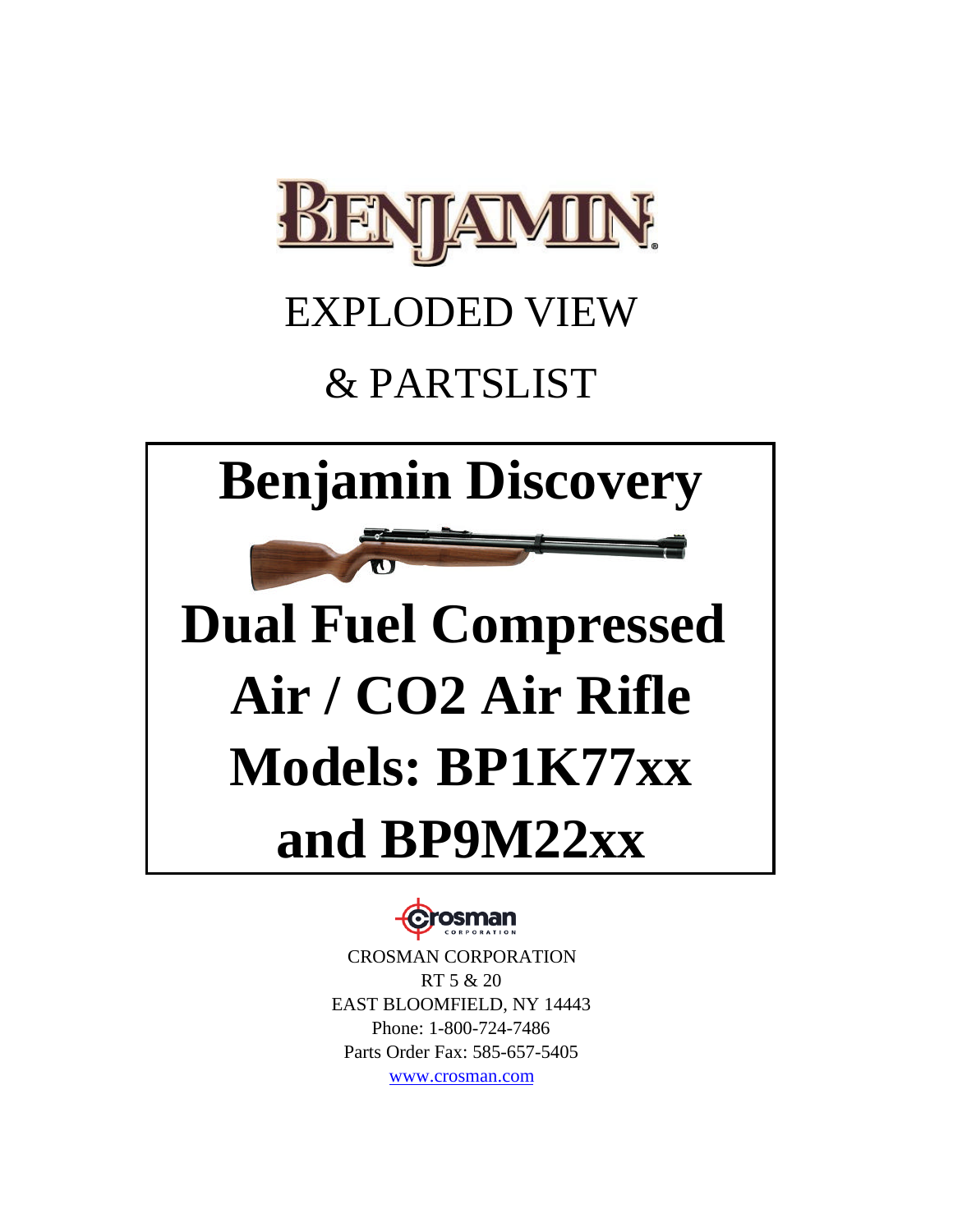#### **PART LIST for BP1K77xx & BP9M22xx**

Manufacture Start Date: 01/14/08

#### **BP1K77xx & BP9M22xx Common Parts List**

|                | <b>PART NUMBER</b> | <b>DESCRIPTION</b>       |                                               | <b>PART NUMBER</b>                | <b>DESCRIPTION</b>                                                             |
|----------------|--------------------|--------------------------|-----------------------------------------------|-----------------------------------|--------------------------------------------------------------------------------|
| $\mathbf{1}$   | 1761-019           | <b>BREECH</b>            | 40                                            | 1761-020                          | SETSCREW, #6-40 x .094                                                         |
| $\overline{2}$ | 1761-001           | TUBE                     | 41                                            | 178B-001                          | SCREW, #6-40 x .145, FSH                                                       |
| $\overline{3}$ | 262-020            | SPRING-SEAR              | 42                                            | 1761-024                          | MOUNT, FRONT SIGHT                                                             |
| $\vert 4$      | 1322-045           | PIN DIA .125 x .390 (3)  | 43                                            | 1761-025                          | SIGHT, FRONT, WILLIAMS                                                         |
| 5              | 788A031            | <b>SAFETY</b>            | 44                                            | 1761-026                          | SIGHT, REAR, WILLIAMS                                                          |
| 6              | 1322-054           | SCREW, COVER (2)         | 45                                            | 1761-103                          | <b>STOCK ASSEMBLY</b>                                                          |
| 7              | 2260-011           | SPRING, TRIGGER          |                                               |                                   |                                                                                |
| $\bf{8}$       | 1322A048           | <b>SEAR</b>              |                                               | <b>BP1K77xx Unique Parts List</b> |                                                                                |
| 9              | 262A003            | <b>LINK</b>              | 13                                            | 1760SE-001                        | BARREL, 24 CROS 177 CAL.                                                       |
| 10             | 262A004            | TRIGGER                  | 14                                            | 2300-034                          | <b>BOLT, 177CAL LONG NICKE</b>                                                 |
| 11             | 262-002            | <b>COVER</b>             | 25                                            | 397-062                           | SEAL, .177 BREECH O-RING                                                       |
| 12             | 262B001            | CASE                     |                                               |                                   |                                                                                |
| 13             | See Unique         | <b>BARREL</b>            |                                               | <b>BP9M22xx Unique Parts list</b> |                                                                                |
| 14             | See Unique         | <b>BOLT, LONG NICKEL</b> | 13                                            | 2260SE-001                        | BARREL, 24 CROS 177 CAL.                                                       |
| 15             | 392LE-009          | HANDLE, KNOB             | 14                                            | 2261-002                          | <b>BOLT .22CAL LONG NICKEL</b>                                                 |
| 16             | AS2250-020         | <b>BREECH PLUG</b>       | 25                                            | 970-028                           | <b>O-RING</b>                                                                  |
| 17             | 1761-012           | PLUG, TUBE               |                                               |                                   |                                                                                |
| 18             | 1761-100           | <b>VALVE ASSEMBLY</b>    |                                               |                                   |                                                                                |
| 19             | 2300-050           | <b>STRIKER</b>           |                                               |                                   |                                                                                |
| 20             | 2100A011           | <b>HAMMER PIN</b>        |                                               |                                   |                                                                                |
| 21             | 1761-021           | <b>BARREL BAND</b>       |                                               |                                   |                                                                                |
| 22             | 2260-012           | LUG, STOCK               |                                               |                                   |                                                                                |
| 23             | 1322A026           | <b>SLEEVE</b>            |                                               |                                   |                                                                                |
| 24             | 130-036            | <b>BREECH GASKET</b>     |                                               |                                   |                                                                                |
| 25             | See Unique         | SEAL, BREECH O-RING      |                                               |                                   | This parts list is intended to be an                                           |
| 26             | 130B031            | SCREW, 8-32 x .437       |                                               |                                   | informational guide in ordering parts. It is not                               |
| 27             | AS2250-015         | SCREW, 8-32 x .750       |                                               |                                   | instructional material and we therefore assume no                              |
| 28             | 88-089             | SET SCREW 8-32 x 125 (4) |                                               | proper factory training.          | responsibility for those who use the same without                              |
| 29             | 1322B027           | SCREW, 4-48 x250         |                                               |                                   |                                                                                |
| 30             | 1761-009           | <b>SPRING, HAMMER</b>    |                                               |                                   | Please order by part number and description.                                   |
| 31             | 2260-013           | SCREW, 1/4-20 x .625     |                                               |                                   |                                                                                |
| 32             | 1761-010           | SCREW, #8x.188, PPH (3)  | Check or money order for the total price must |                                   |                                                                                |
| 33             | 1761-014           | <b>GAUGE</b>             |                                               | accompany the order.              |                                                                                |
| 34             | 1761-104           | <b>GAUGE PORT ASSY</b>   |                                               |                                   |                                                                                |
| 35             | 1761-017           | ADAPTER, GAUGE           |                                               |                                   | For current prices contact Crosman<br>Corporation at 800-724-7486 or visit our |
| 36             | 1761A023           | O-RING, #2-009           |                                               |                                   |                                                                                |
| 37             | 1761-101           | ADAPTER ASSEMBLY         |                                               | website www.crosman.com           |                                                                                |
| 38             | 1761-102           | CAP ASSEMBLY             |                                               |                                   |                                                                                |
| 39             | 1761-013           | SLEEVE, BARREL           |                                               |                                   | Updated: 4/22/2009                                                             |
|                |                    |                          |                                               |                                   |                                                                                |

|    | <b>PART NUMBER</b> | <b>DESCRIPTION</b>       |
|----|--------------------|--------------------------|
| 40 | 1761-020           | SETSCREW, #6-40 x .094   |
| 41 | 178B-001           | SCREW, #6-40 x .145, FSH |
| 42 | 1761-024           | MOUNT, FRONT SIGHT       |
| 43 | 1761-025           | SIGHT, FRONT, WILLIAMS   |
| 44 | 1761-026           | SIGHT, REAR, WILLIAMS    |
| 45 | 1761-103           | <b>STOCK ASSEMBLY</b>    |

#### **BP1K77xx Unique Parts List**

| 13 | $ 1760$ SE-001 | BARREL, 24 CROS 177 CAL. |
|----|----------------|--------------------------|
| 14 | 12300-034      | BOLT, 177CAL LONG NICKE  |
| 25 | 397-062        | SEAL, .177 BREECH O-RING |

#### **BP9M22xx Unique Parts list**

| 13        | 2260SE-001   | BARREL, 24 CROS 177 CAL. |
|-----------|--------------|--------------------------|
| 14        | $ 2261-002 $ | BOLT .22CAL LONG NICKEL  |
| <u>25</u> | $ 970-028 $  | O-RING                   |

- **•** Please order by part number and description.
- Check or money order for the total price must accompany the order.
- **•** For current prices contact Crosman Corporation at 800-724-7486 or visit our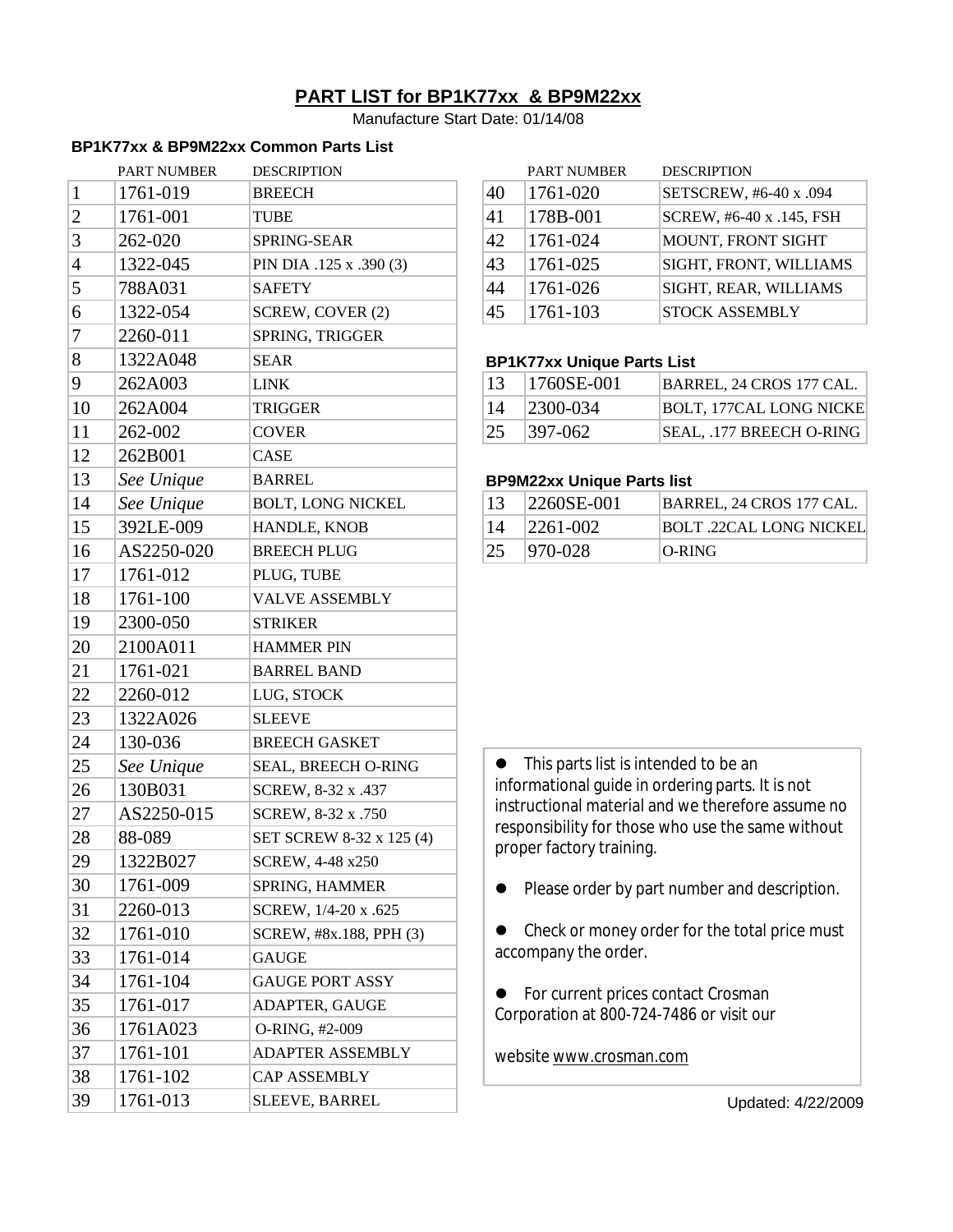